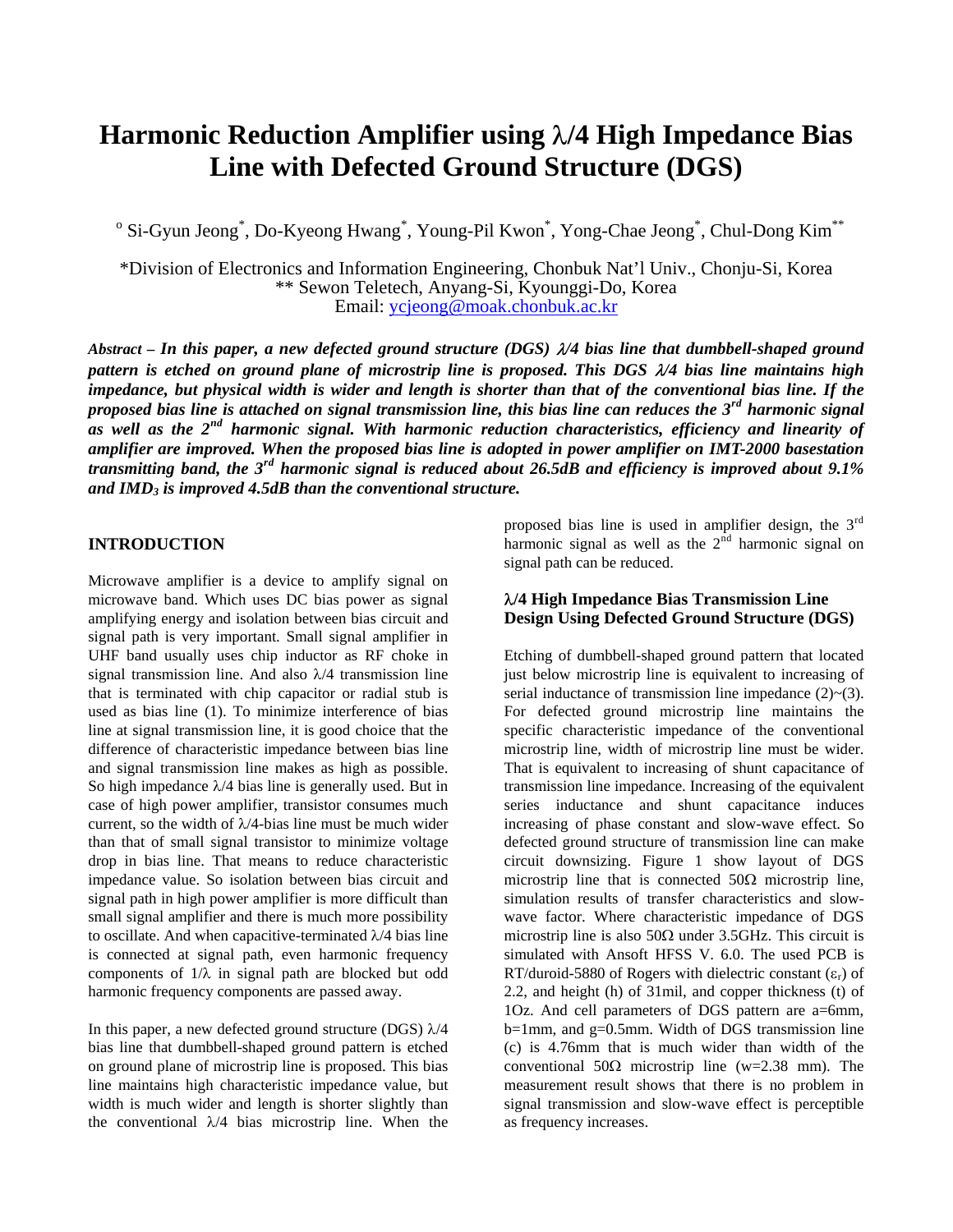Slow-wave effect of DGS microstrip line according to operating frequency can be applied to capacitiveterminated  $\lambda$ /4 bias line of power amplifier. If DGS  $\lambda$ /4 bias microstrip line can support high impedance value, wider width, and shorter length than conventional bias line and reject the  $2<sup>nd</sup>$  and  $3<sup>rd</sup>$  harmonic signals, power amplifier would be more stable and efficient. Figure 2 shows layout of DGS λ/4 bias microstrip line connected on  $50\Omega$  signal line. Where cell parameters of DGS pattern are a=6mm, b=3mm, g=0.5mm, width of DGS line (c) is 1.23mm. The characteristic impedance of DGS λ/4 bias microstrip line is 120Ω and λ/4 length at operating frequency 2.14GHz is 23.8mm. But in the case of the conventional  $\lambda$ /4 bias line, width is 0.41mm and length is 25.1mm. So width is enlarged 3 times and length is shorter slightly. Figure 3 shows the simulated and test results of the conventional  $\lambda/4$  bias microstrip line that is connected signal line. Also Figure 4 shows the simulated and test results of DGS λ/4 bias microstrip line. The simulated and test results show similar characteristics on the dominant frequency and the  $2<sup>nd</sup>$ harmonic frequency. But the  $3<sup>rd</sup>$  harmonic frequency characteristic is much different. Whereas the 3rd harmonic frequency component of conventional  $\lambda/4$  bias line is passed away, the  $3<sup>rd</sup>$  harmonic frequency component of DGS λ/4 bias line can't be passed away.

### **AMPLIFIER DESIGN & TEST RESULTS**

To show validation of DGS  $\lambda$ /4 bias transmission line, power amplifier that can be operated in IMT-2000 basestation transmitter is fabricated. Operating frequency is 2.11~2.17GHz and the used transistor is FLL357ME of Fujitsu. When the conventional  $\lambda/4$  bias microstrip line is adopted, gain of fabricated amplifier is 12.8±0.1dB and return loss is less than –21.8dB and 1dB compression point  $(P_{1dB})$  is 35.33dBm. Figure 5 shows transfer and reflective characteristics. And also shows frequency spectrum at 35dBm, that input signal is CW signal. Harmonic characteristics show that the signal difference between the dominant and the  $2<sup>nd</sup>$  harmonic is 39.21dBc and between the dominant and the  $3<sup>rd</sup>$  harmonic is 29.55dBc.

Figure 6 shows transfer and reflective characteristics of DGS λ/4 bias transmission line. And also shows frequency spectrum at 35dBm. The gain of fabricated amplifier is 13.35±0.07dB and return loss is less than – 21.2dB and 1dB compression point  $(P<sub>1dB</sub>)$  is 35.78dBm. The transfer and reflective characteristics are very similar those of the conventional bias line. Harmonic characteristics show that the signal difference between the dominant and the  $2<sup>nd</sup>$  harmonic is 40.07dBc and between the dominant and the  $3<sup>rd</sup>$  harmonic is 56.06dBc. By comparing the amplifier using the conventional  $\lambda/4$ bias line with the amplifier using DGS  $\lambda$ /4 bias line, the  $3<sup>rd</sup>$  harmonic signal level can be reduced about 26.51dB. Figure 7 shows photographs of the fabricated amplifier with DGS  $\lambda$ /4 bias line. Also figure 8 shows comparison results of the  $3<sup>rd</sup>$  harmonic signal level between the fabricated amplifier and the conventional amplifier according to change of frequency. The  $3<sup>rd</sup>$  harmonic signal reduction characteristics is very similar to harmonic signal reduction characteristics of DGS λ/4 bias microstrip line.

Figure 9 shows comparison results of amplifier efficiency according to change input power level. With DGS  $\lambda$ /4 bias transmission line, the measurement shows an increase of 0.5~9.14% in PAE. Figure 10 shows measured IMD3 and IMD5 results. When output power level is 29dBm/tone,  $IMD_3$  and  $IMD_5$  is improved 4.4dBc and 4.5dBc, respectively.

# **CONCLUSION**

In this paper, a new defected ground structure (DGS)  $\lambda$ /4 bias line that dumbbell-shaped ground pattern is etched on ground plane of microstrip line is proposed. This DGS λ/4 bias microstrip line maintains high impedance and offers wider width and shorter length. Also offers signal rejection characteristic of the 3rd harmonic signal as well as  $2<sup>nd</sup>$  harmonic signal. When this DGS  $\lambda/4$  bias line is adopted in power amplifier that can be operated in IMT-2000 basestation transmitter, transfer characteristics are similar those of the conventional  $\lambda/4$  bias line in operating band and the  $2<sup>nd</sup>$  harmonic band. But the  $3<sup>rd</sup>$ harmonics signal level of power amplifier using DGS bias line is reduced more than 15dB in overall band. Also  $P<sub>1</sub>$ <sub>dB</sub> is increased about 0.45dB and PAE is improved about  $0.5~9.1\%$ . IMD<sub>3</sub> and IMD<sub>5</sub> are improved 4.5dB. We think that this bias line can be used other microwave circuit applications.

# **ACKNOWLEDGEMENT**

This work was supported by grant No. 2000-1-30200- 007-3 from the Basic Research Program of the Korea Science & Engineering Foundation.

#### **REFERENCES**

- (1) Guillermo Gonzalez, "Microwave Transistor Amplifiers (Prentice Hall, 1997), pp.273-283
- (2) C. S. Kim, J. S. Park, D. Ahn, J. B. Lim, "A Novel 1 D Periodic Defected Ground Structure for Planar Circuits," *IEEE Microwave and Guided Wave Letters*, Vol. 10, No. 4, pp.131-133, Apr. 2000.
- (3) C. S. Kim, J. S. Lim, J. S. Park, D. Ahn, S. W. Nam, "A 10dB Branch Line Coupler Using Defected Ground Structure," *European Microwave Conference Digest*, pp.68-71, 2000.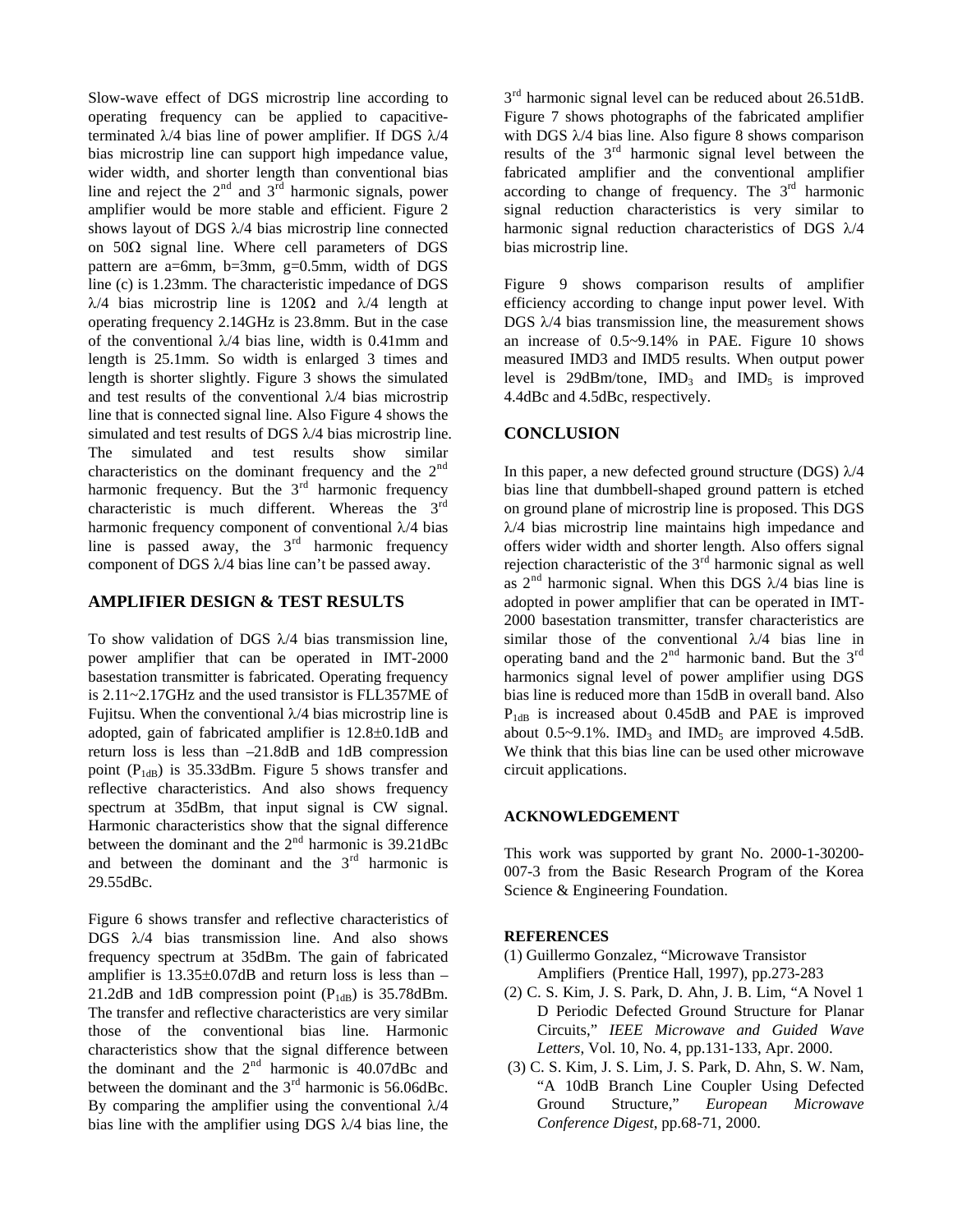





Fig. 1 (a) Schematic of microstrip line

(b) Schematic of DGS microstrip line

(c) Comparison of transfer and group delay characteristics



Fig. 2 Layout of DGS λ/4 bias transmission line



#### λ/4 bias transmission line









(b) Test result of DGS  $\lambda$ /4 bias transmission line